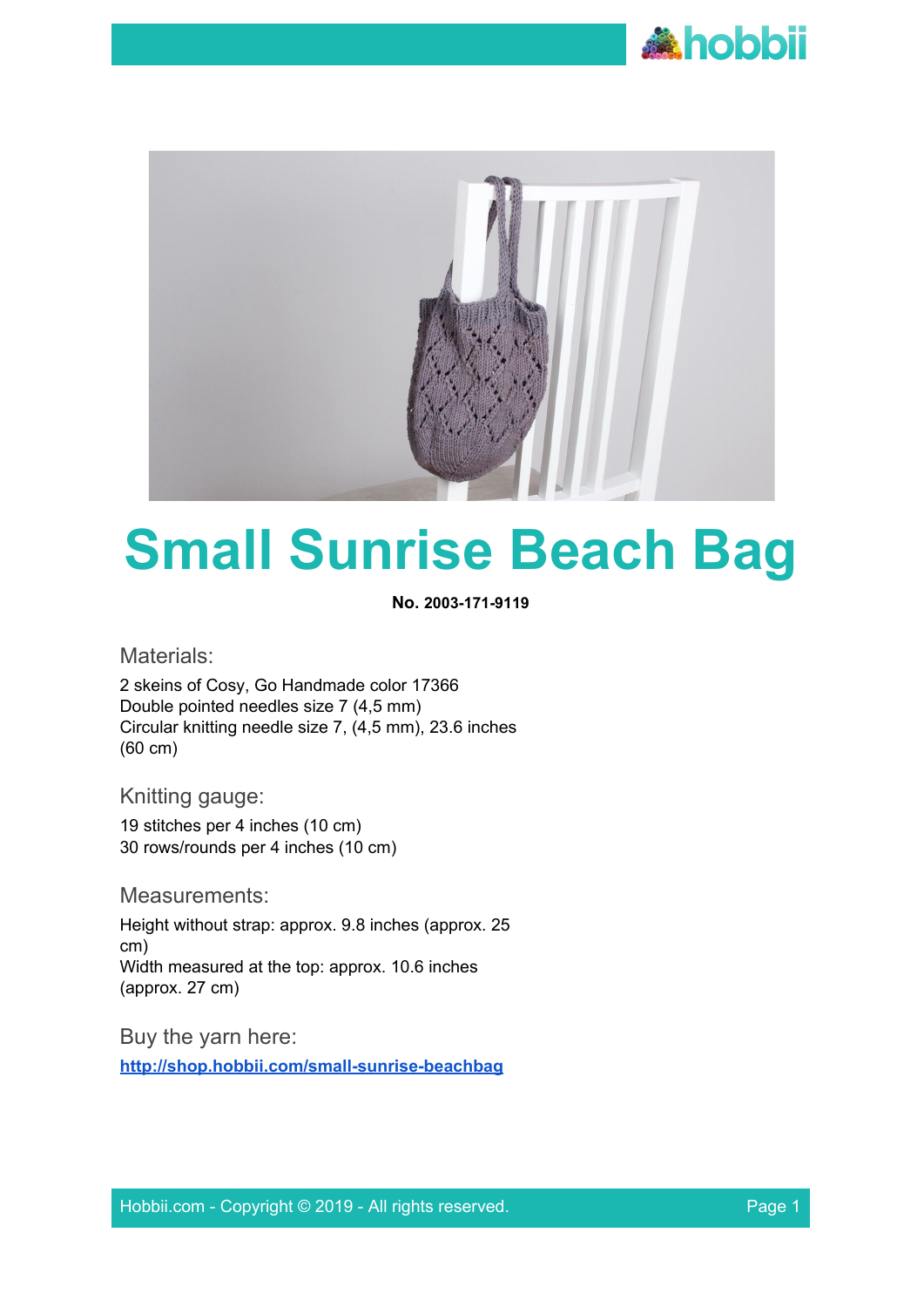

## **Pattern**

#### **Base**

Cast on 8 stitches on needles size 7 (4,5 mm). Divide them on the double pointed needles or use the magic loop technique.

#### **Increases:**

- 1. round: \*Yarn over, k1\*. Repeat from \*to\* around.
- 2. round: Work each stitch knitwise. The yarn round needle is knitted through back loop.
- 3. round: \*yarn over, k2\*. Repeat from \*to\* around.
- 4. round: Work each stitch knitwise. The yarn round needle is knitted through back loop.
- 5. round: \*yarn over, k3\*. Repeat from \*to\* around.

Repeat the increases 10 times = 88 stitches. On the next round you only increase twice, so you have a total of 90 stitches.

### **Bag**

Repeat the chart 3 times in height and the pattern part measures approx. 5.9 inches (15 cm). Work 2 rounds of stockinette stitch and 5 rounds of rib \*k1,p1\*.



#### **Strap**

Knit 2 I-cords (straps) of 10.6 inches (27 cm) each

Hobbii.com - Copyright © 2019 - All rights reserved. Page 2